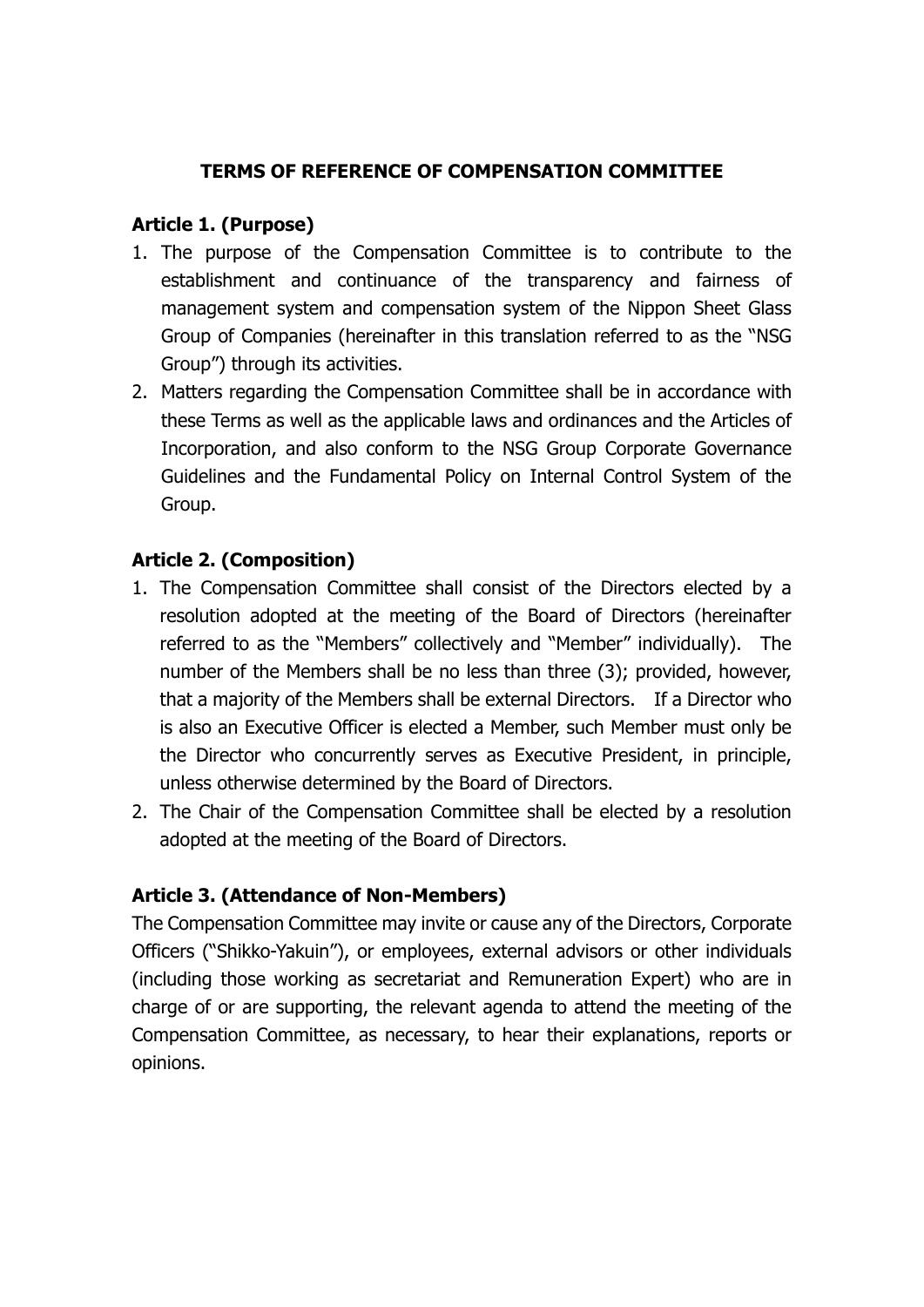### **Article 4. (Meetings: Regular Meeting and Extraordinary Meeting)**

- 1. The Compensation Committee shall meet on a regular basis no less than three times annually and may hold its extraordinary meetings as necessary.
- 2. The Committee may alter any particular date or time of the meeting of the Committee with the consent of a majority of Members.
- 3. The meeting of the Compensation Committee may be held at a single place of the head office of the company or other premises, or at more than one place through the use of video call, telephone conference or other media.

## **Article 5. (Convocation Procedure)**

- 1. A meeting of the Compensation Committee shall be convened by the chairperson as defined in Article 7.
- 2. Each Member may demand the Member who acts as the chairperson to convene a meeting of the Compensation Committee.
- 3. Notwithstanding the first Paragraph of this Article and the first Paragraph of Article 7, in the event that the Member who acts as the chairperson does not convene a meeting of the Compensation Committee, the Member who made such demand may convene and preside over the meeting in the capacity of the chairperson.
- 4. The notice of convocation of the meeting of the Compensation Committee shall be issued by the Member who acts as the chairperson to each of the other Members two (2) business days prior to the date of the meeting; provided, however, that this period may be shortened or the convocation procedure may be skipped, in either case in the event of need of emergency or with the unanimous consent of the Members.
- 5. Notwithstanding the foregoing, such notice of convocation may be forwarded by the secretariat at the request of any Member requiring the meeting to be held.

## **Article 6. (Agenda)**

The notice of convocation set forth in the preceding Article shall be so forwarded to each Member by describing the venue, time and date together with the agenda of items to be discussed, except in cases where there is any unavoidable cause or all the Members otherwise agree.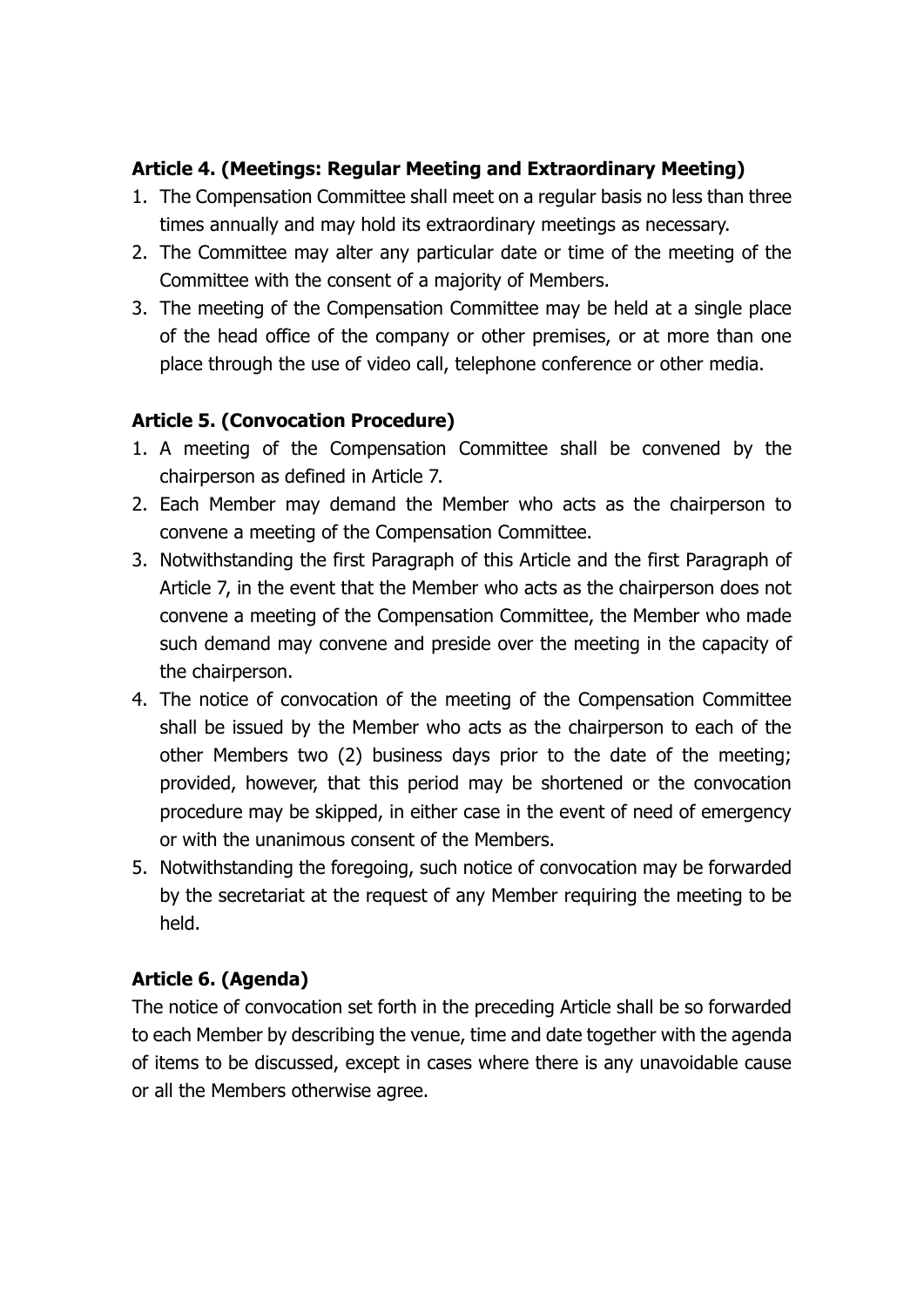## **Article 7. (Chairperson)**

- 1. The Chair of the Compensation Committee shall act as the chairperson and preside over the meeting; provided, however, that if the Chair is prevented from so doing, other Member shall take his/her place in the order designated by the Compensation Committee.
- 2. Without prejudice to the generality of the preceding Paragraph, if any matter relating to any particular Member who serves as the chairperson of the meeting is the purpose of the meeting, other Member shall take his/her place for deliberation of that matter as if the chairperson had been prevented from so doing.

# **Article 8. (Duties and Responsibilities, and Method of Resolution)**

- 1. The Compensation Committee shall, in accordance with the laws and regulations of Corporations and the Group Corporate Governance Guidelines, determine the following matters:
	- (i) Establishment of a policy on compensation and other perquisites payable to the Directors and Executive Officers of the Company; and
	- (ii) Individual compensation and other perquisites payable to the Directors and Executive Officers of the Company (including, (x) compensation and other perquisites payable to an Executive Officer as an employee if he or she concurrently serves as an employee, (y) any material employment terms regarding compensation if any and (z) compensation and other perquisites payable to a Director or an Executive Officer if he or she also receives those from any subsidiary of the Company).
- 2. In making the determination under Item (ii) of the preceding Paragraph, the Compensation Committee shall determine the following matters under each of the categories set forth below:
	- (i) Fixed compensation and other benefits: Amount by person
	- (ii) Unfixed compensation and other benefits: Details of calculation method by person
	- (iii) Non-cash remuneration: Details by person.
- 3. In addition to Paragraph 1, the Compensation Committee may have discussions about appropriate remuneration policy for, and amounts of compensation to (including with regard to annual salary, annual and longterm incentive policy, performance-linked conditions and pay for the incentives, and any other pay and material employment terms with regard to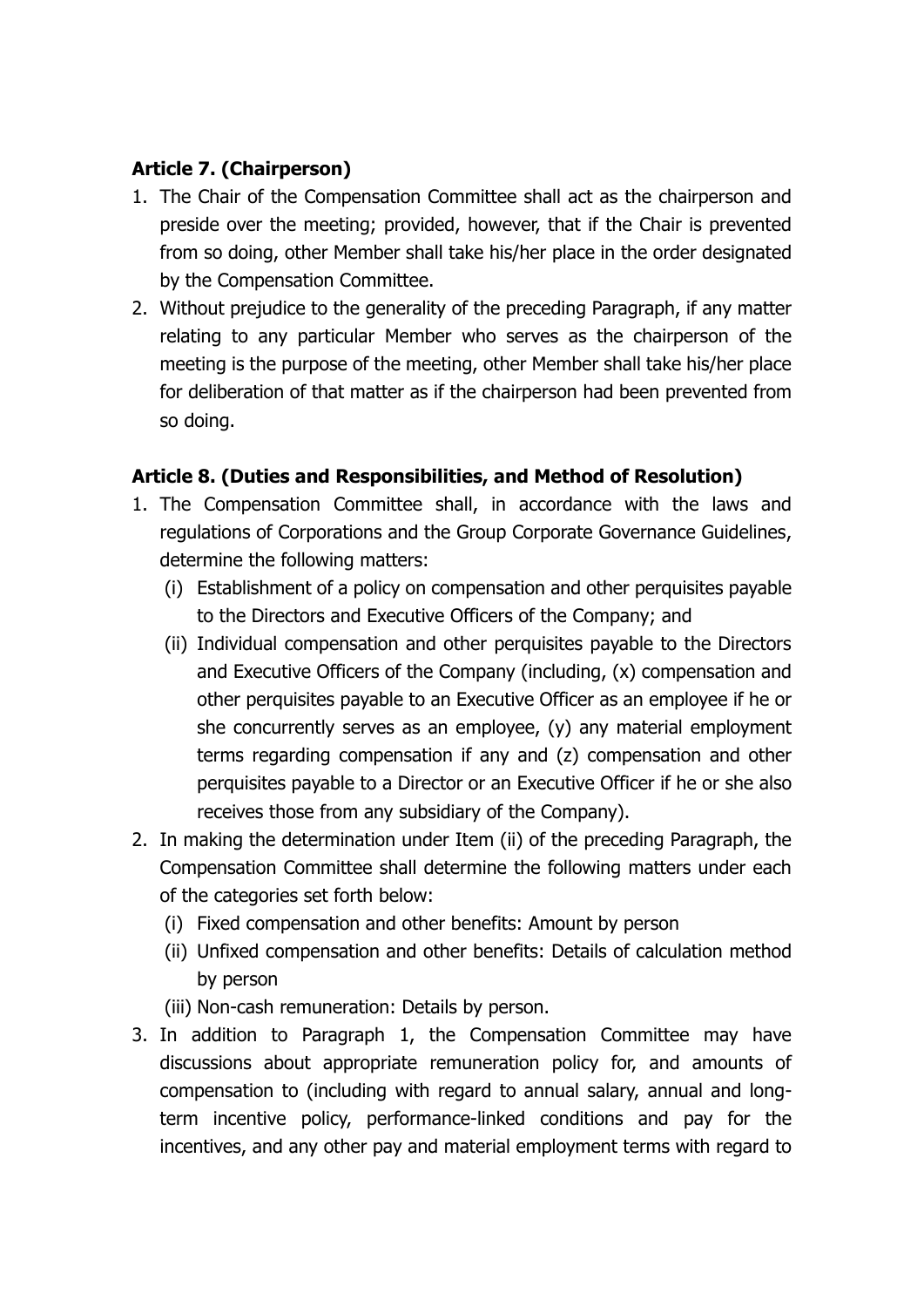compensation) (i) the Company Secretary (if not selected as Executive Officer), and (ii) such Executive Management Members of the Group ("EMM") as may be designated by the Committee but from among those other than Directors or Executive Officers AND may give recommendations or advice on those matters to the Executive President. 1

- 4. The Committee shall, when any standard form of services or employment contract (including in terms of residual terms surviving any termination) is created for the EMM including the Executive Officers or individual services or employment contract has been entered into between a certain Group company and the EMM so designated by the Committee, receive explanations from the Executive President of the summary thereof and its main terms [including summary of material rights and duties provided in the said contract such as but not limited to those covering remuneration (basic salary, terms of grant of incentives, fringe benefits or pension contributions $)^2$ ], which process shall be taken in case of any material amendment or cancellation of any such contract (provided always that no duplicate or additional reporting is required when similar explanation has been already provided or due to be so provided for the Board or has been otherwise made available to all members of the Committee.
- 5. A resolution of the Compensation Committee shall be adopted by a majority of the Members present at the meeting in which a majority of the Members are present; provided, however that a member who has a special interest in the proposal shall not participate in the voting on such resolution, in which case such Member shall not be counted into the number of the Members present. In particular, no Member (or manager invited as attendees for any of the meetings) shall be involved in any decision or discussion therefore as to his or her own remuneration, except only where such Member expresses his or her opinion in response to specific request if any from the Compensation Committee asking for the same.
- 6. The Compensation Committee may request any of the Directors, Executive Officers or employees (but through appropriate Executive Officer) of the Company to make reports on, or give explanations about, information which

 $\overline{\phantom{a}}$ 

 $1$  Note: EMM to be defined by the Policy and Procedure on Appointment of Executive Management)

 $2$  Further summary of the provisions of articles of incorporation, by-laws etc of the material group companies including the specific company employing the EMM in question should be provided if material rights and duties of their directors or officers are there provided.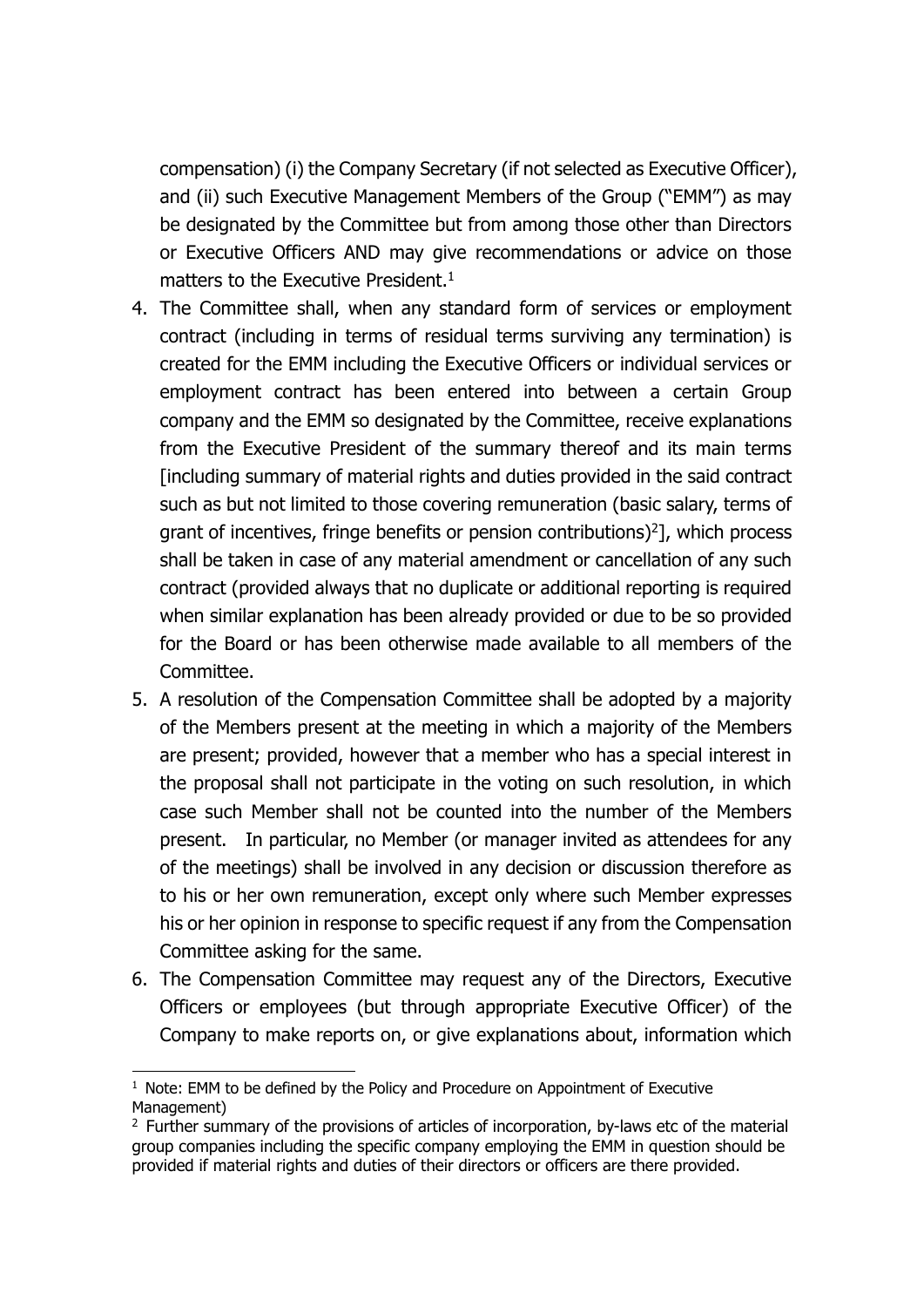it deems necessary or appropriate in performing its duties and responsibilities.

# **Article 9. (Reports to the Board of Directors)**

- 1. The Compensation Committee shall, by its resolution, designate the Members who:
	- (i) will report to the Board of Directors of the Company as to the status of its execution of duties (hereinafter referred to as "Reporting Member"); and
	- (ii) will convene the meeting of the Board of Directors to be held.
- 2. The Reporting Member shall make reports on the status of execution by the Compensation Committee of their duties and responsibilities without delay.

## **Article 10. (Minutes)**

- 1. The summary of the proceedings and results of the meeting of the Compensation Committee along with other items prescribed by laws and regulations shall be recorded in the minutes, which shall bear the signatures or seals of the Members present.
- 2. The Minutes may be recorded by electronic means as prescribed by law, in which case the signatures of the Members present shall be inserted by electronic means.
- 3. The Directors shall have the right to inspect or reproduce the minutes of the meeting of the Compensation Committee.

## **Article 11. (Notice to Absentee)**

A copy of the summary of the proceedings of the meeting of the Compensation Committee shall be sent to the Member who is absent from the relevant meeting of the Compensation Committee.

## **Article 12. (Secretariat and Remuneration Expert)**

- 1. The Company Secretary Department (CSD), with the cooperation of the Group Human Resources Department (HRD), shall serve as the secretariat of the Compensation Committee that will organize and coordinate matters to be brought before the meeting of, or reported to, the Compensation Committee, and necessary information and materials for submission to the Compensation, and prepare and retain the minutes.
- 2. The Company Secretary or such other member of CSD as the Compensation